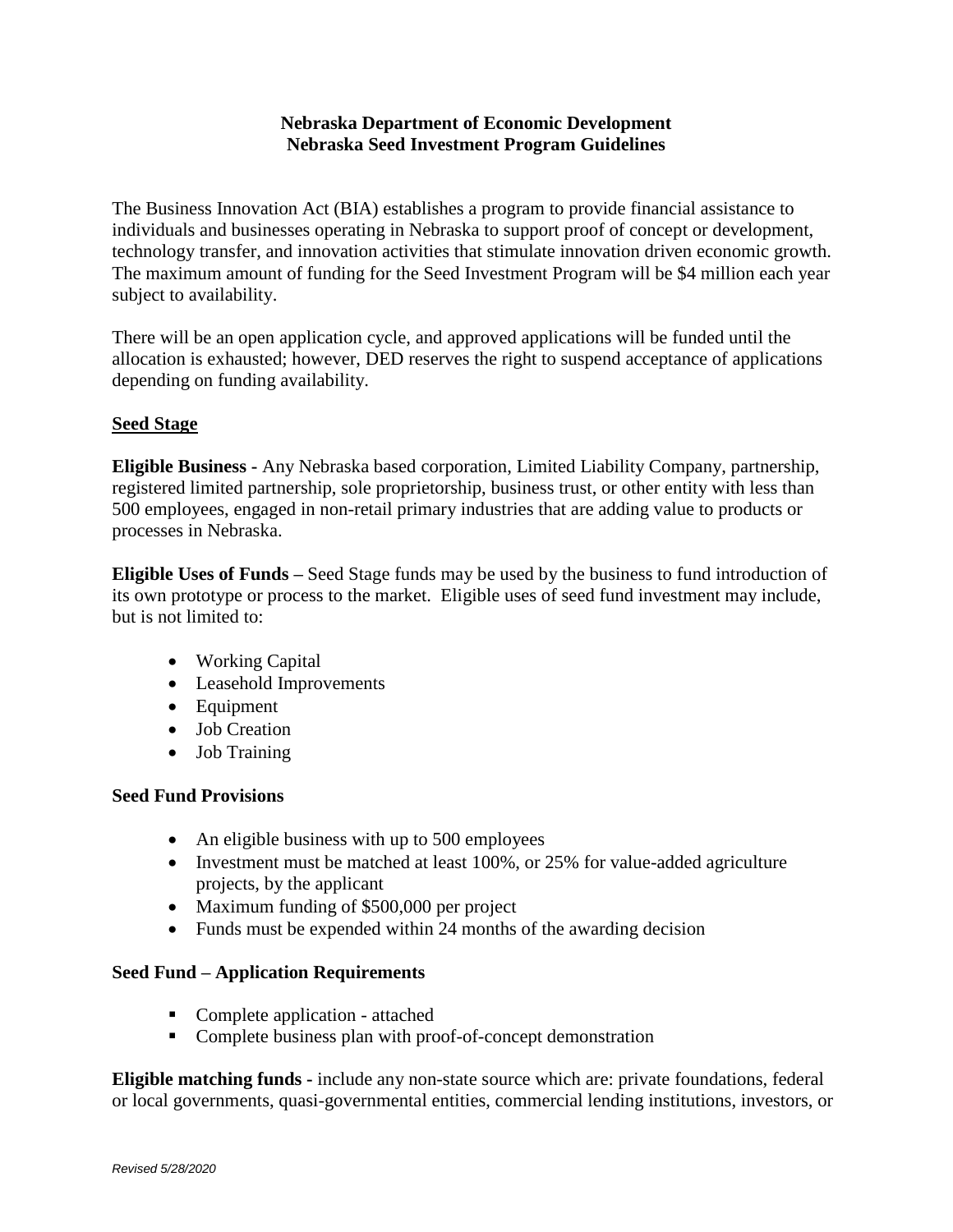other sources provided they are not using funds appropriated by the Nebraska Legislature. The company's matching financing must be closed less than six (6) months before the application or within (6) months after a notice of award.

## **Project Selection**

For each application submitted, DED will perform an independent review, and at DED's discretion, may utilize the assistance of outside experts. The Department will contract with a Nebraska based nonprofit organization in order to have the nonprofit organization make investments, and administer and manage the investment process. In completing the review, DED will examine the following:

- 1. Whether there is a clear indication that the company has already sought private investment, or will be ready to seek private investment within the timeframe specified by the DED;
- 2. Whether there is evidence that the project is a platform technology and is scalable for high growth potential;
- 3. Whether there is verification that the applicant meets the eligibility requirements of the Commercialization program;
- 4. Whether there is a technology description and plan that is sufficient for external expert review;
- 5. Whether there is a detailed financial analysis that includes the commitment of resources by the applicant and others;
- 6. Whether there is sufficient detail concerning proposed project, type, and amount of work to be performed, and expected product, process, or service with estimated costs to be reflected in the negotiated contract or agreement; and
- 7. Whether there is a statement on the economic development potential of the project with sufficient supporting documentation.

DED may require an interview with the applicant's management to assess the management team and its business plan.

### **Application Timing and Process**

Applications will be accepted July 1, 2020 through June 30, 2021, or until all funds for the year are exhausted. Applicants must apply online at

<https://opportunity.nebraska.gov/program/nebraska-seed-investment-program/> and must fully comply with all requirements within the time period specified. Applications that do not include all of the documentation or attachments specified, or that contain documents that have not been fully completed, will be considered returned to the applicant without further review. At its discretion, the DED may request supplemental materials from applicants. If the DED requests supplemental materials, it must be received within 15 days of the date of request.